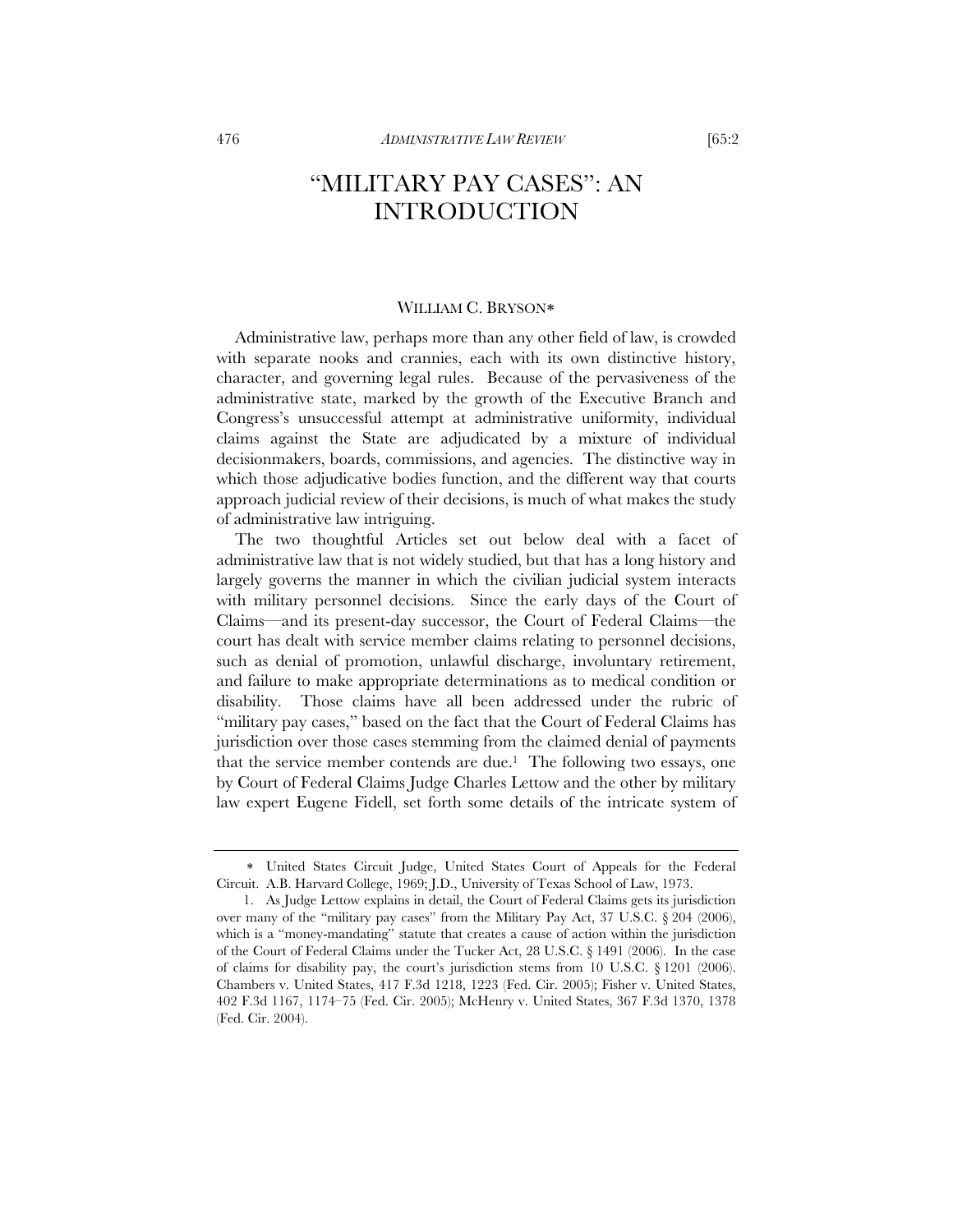administrative and judicial decisionmaking in this area. Their expertise in the field greatly exceeds my own, and I offer only a few general comments by way of introduction to their more substantive remarks.

The history of military pay cases has been the story of the evolving relationship between the military and the court, with the court struggling to balance its responsibility to provide meaningful review of agency action against the principle that civilian courts may not lightly second-guess military personnel decisions. Over time, there has been a significant change in the role of the court as well as in the role played by the administrative bodies within the military personnel system itself.

In the early years, the Court of Claims acted with what would strike modern jurists as uncommon boldness in dealing with military personnel issues. For example, in 1869, in one of the Court of Claims' earliest decisions in a military pay case, the court dealt with a pay claim by a union soldier, one Thomas W. Kelly, who had left his unit but later returned and surrendered himself as a deserter.<sup>2</sup> He was accepted back into his unit with the condition that he "made good the time lost by desertion."3 He served the extra time and was ultimately given an honorable discharge.4 He then sought payment of the \$225 remaining balance of the \$400 bonus he had been promised when he enlisted.<sup>5</sup> The War Department, however, determined that by deserting he had forfeited his right to the unpaid portion of his enlistment bonus.6 Feeling aggrieved, Kelly sued in the Court of Claims and won. After stating the facts, the Court of Claims simply said, "We think the law as applied to these facts authorizes us to render a judgment in favor of the claimant . . . . "7 While acknowledging the government's argument that a deserter should forfeit all pay and bonuses, the court found telling that the claimant was accepted back into his unit.<sup>8</sup> Although it did not "feel inclined to excuse or extenuate the desertion," the court concluded that "the contract for continuous service between claimant and defendants, which was broken by the claimant, was revived upon terms and conditions proposed to the claimant, accepted by him, and faithfully observed."<sup>9</sup> That being the case, the court held that the claimant was entitled to his bonus.10 The Supreme Court affirmed in a

 <sup>2.</sup> Kelly v. United States, 5 Ct. Cl. 476 (1869), *aff'd*, 82 U.S. (15 Wall.) 34 (1872).

 <sup>3.</sup> *Id.* at 482.

 <sup>4.</sup> *Id.* 

 <sup>5.</sup> *See id.* at 481.

 <sup>6.</sup> *Id.* at 484.

 <sup>7.</sup> *Id.* at 482.

 <sup>8.</sup> *Id.* at 483.

 <sup>9.</sup> *Id.*

 <sup>10.</sup> *Id.* at 482.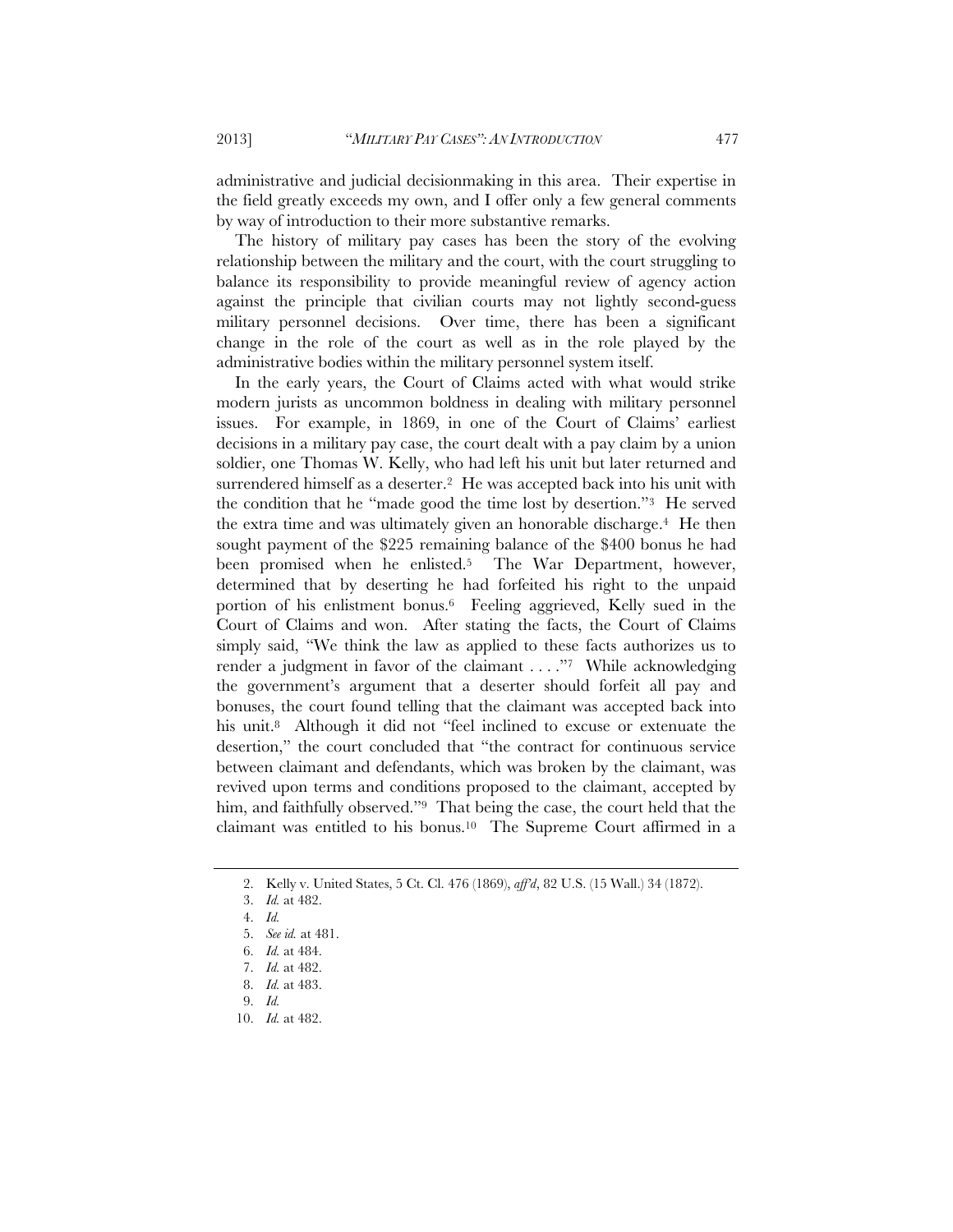single paragraph, concluding that the soldier's honorable discharge removed any impediment to receiving his bonus.11

That case would likely strike a modern court as remarkable for the court's willingness to make its own assessment of the reasonableness of a military decision regarding how to treat deserters, even in the absence of statutory or regulatory guidance. Since that time, and particularly during the past thirty years, the Court of Federal Claims, frequently at the behest of its reviewing court, the Court of Appeals for the Federal Circuit, has become substantially more deferential to the military on matters of personnel decisionmaking. As Judge Lettow notes in his Article, part of the court's reluctance is the result of repeated reminders from the Supreme Court that the military is a "'specialized society separate from civilian society'" that is not subject to the same degree of judicial oversight as civilian agencies.12 Part of it results from congressional action, which has created new administrative remedies within the military and correspondingly limited the role of judicial review of military personnel decisions in several important respects.13 Part of it also comes from the courts' willingness to defer to the military's internal administrative procedures. Some reasons for this evolution toward increased deference are less doctrinal and more intangible. For example, the creation of the Federal Circuit as the reviewing court for the Court of Federal Claims meant the circuit saw military pay cases much less frequently than did the former Court of Claims. While it may not be true that judicial familiarity breeds contempt, it may be the case that judicial *lack* of familiarity gives rise to a greater willingness to defer. Not surprisingly, courts are typically more willing to act on matters that raise the kinds of issues the courts deal with every day, and less willing to act when they feel the subject matter is out of

 <sup>11.</sup> United States v. Kelly, 82 U.S. (15 Wall.) 34, 36 (1872).

 <sup>12.</sup> Weiss v. United States, 510 U.S. 163, 174 (1994) (quoting Parker v. Levy, 417 U.S. 733, 743 (1974)); *see also* Chappell v. Wallace, 462 U.S. 296, 300, 303–04 (1983); Orloff v. Willoughby, 345 U.S. 83, 93–94 (1953).

 <sup>13.</sup> Judge Lettow describes the legislative creation of the boards for the correction of military records (correction boards) in 1946. In 1980, Congress enacted legislation that created special selection boards to make military promotion decisions when it was determined that the officer's record before the original promotion board contained faulty information. *See* 10 U.S.C. § 628(a) (2006). In 2001, Congress enacted 10 U.S.C. § 1558, which addressed the responsibilities of correction boards and selection boards in recommending and reviewing personnel actions; among other things, the statute required a service member to exhaust remedies before a "special board" (including correction boards) before seeking judicial review. *Id.*  $\S$  1558. At the same time, Congress amended  $\S$  628 to impose similar restrictions on judicial review of decisions not to convene a special selection board, decisions of the special selection boards, and decisions not to select a service member for promotion. *Id.*  $\S 628(g)-(h)$ .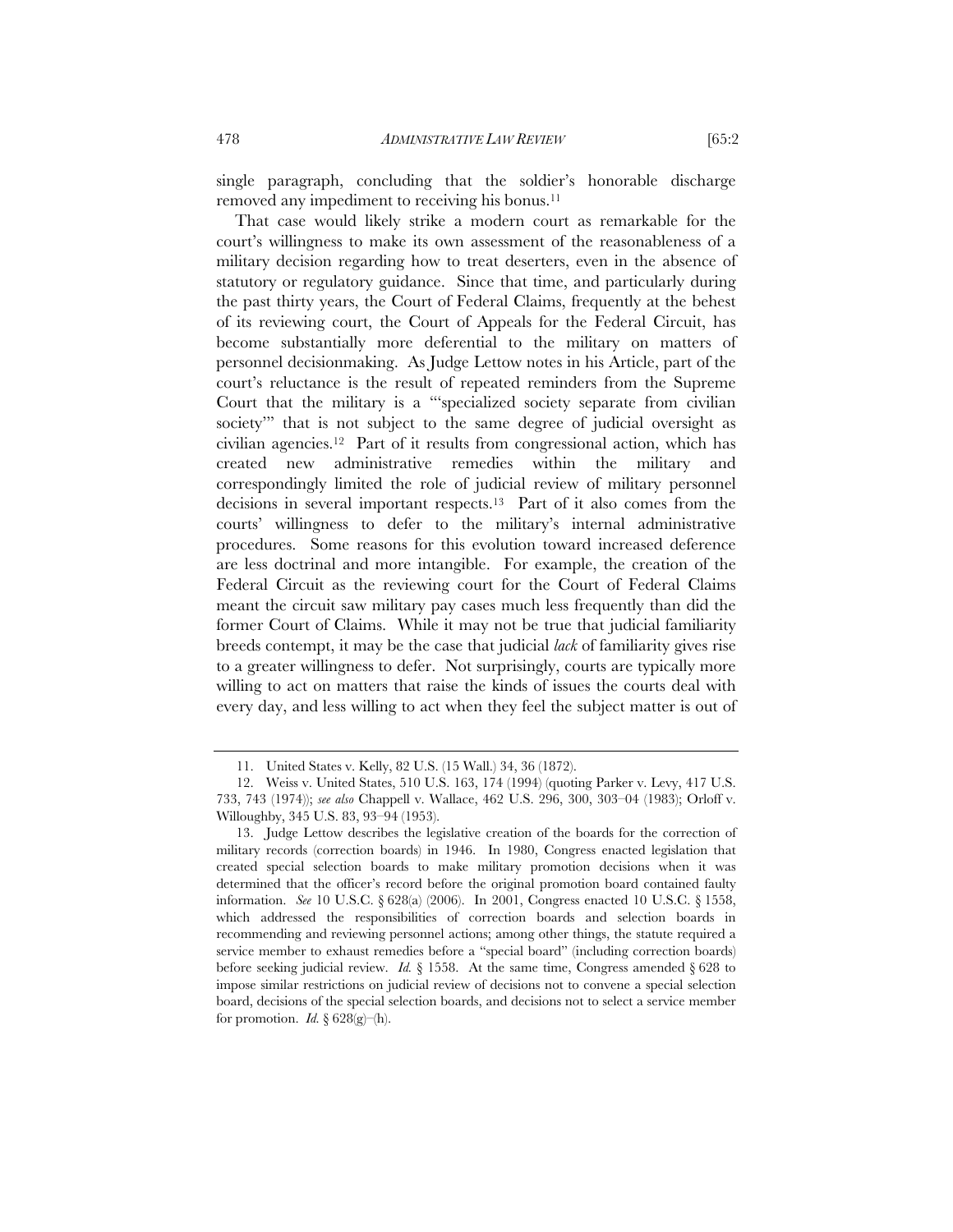their area of expertise. In the context of military personnel cases, the courts have been willing to give close attention to procedural questions, such as whether the military has followed its own regulations in taking action affecting a service member, but less willing to question the underlying personnel decisions, such as whether the service member's medical condition was disabling or whether the service member was qualified for promotion.

Several themes have emerged from the cases brought before the Court of Federal Claims and the Federal Circuit over the past three decades. First, while the courts have traditionally treated recourse to boards for the correction of military records (correction boards) within each military branch as optional, they have held that when former service members seek relief from those correction boards, the boards' decisions are reviewed under standards normally applied to judicial review of agency action under the Administrative Procedure Act (APA).14 Second, the courts "presume that actions taken by the Correction Board are valid, and the burden is upon the complainant to show otherwise."15 Third, the courts have held that, in cases coming to the Court of Federal Claims after the completion of correction board proceedings, claims not raised before the correction boards are deemed waived.16 Fourth, and relatedly, the Court of Federal Claims ordinarily will not accept new evidence in cases in which the service member previously sought relief from a correction board; if particular evidence could have been submitted to the correction board but was not, the Court of Federal Claims ordinarily will exclude it from consideration, as the court's review is typically limited to the administrative record.17 Those principles are essentially borrowed from the APA and reflect what could be called the "APA-ification" of the system of judicial review of military personnel decisions. That has occurred even though, as Eugene Fidell points out, an argument can be made that the administrative proceedings before the correction boards are not sufficiently formal to be

 <sup>14. 5</sup> U.S.C. §§ 701–06 (2006). As Judge Lettow notes, when judicial review of correction board decisions is sought in the district courts, it is well settled that the Administrative Procedure Act (APA) governs the review proceeding. *See* Coburn v. McHugh, 679 F.3d 924, 929 (D.C. Cir. 2012); Gillan v. Winter, 474 F.3d 813, 817 (D.C. Cir. 2007). It is only in recent years, however, that the Federal Circuit has explicitly held the APA judicial review provisions applicable to correction board decisions when review is sought in the Court of Federal Claims. *See, e.g.*, Walls v. United States, 582 F.3d 1358, 1367 (Fed. Cir. 2009).

 <sup>15.</sup> Melendez Camilo v. United States, 642 F.3d 1040, 1045 (Fed. Cir. 2011) (citing Cooper v. United States, 203 Ct. Cl. 300, 304 (1973)).

 <sup>16.</sup> Metz v. United States, 466 F.3d 991, 998 (Fed. Cir. 2006).

 <sup>17.</sup> *See Walls*, 582 F.3d at 1367–68; *Metz*, 466 F.3d at 998; *see also* Barnick v. United States, 591 F.3d 1372, 1382 (Fed. Cir. 2010).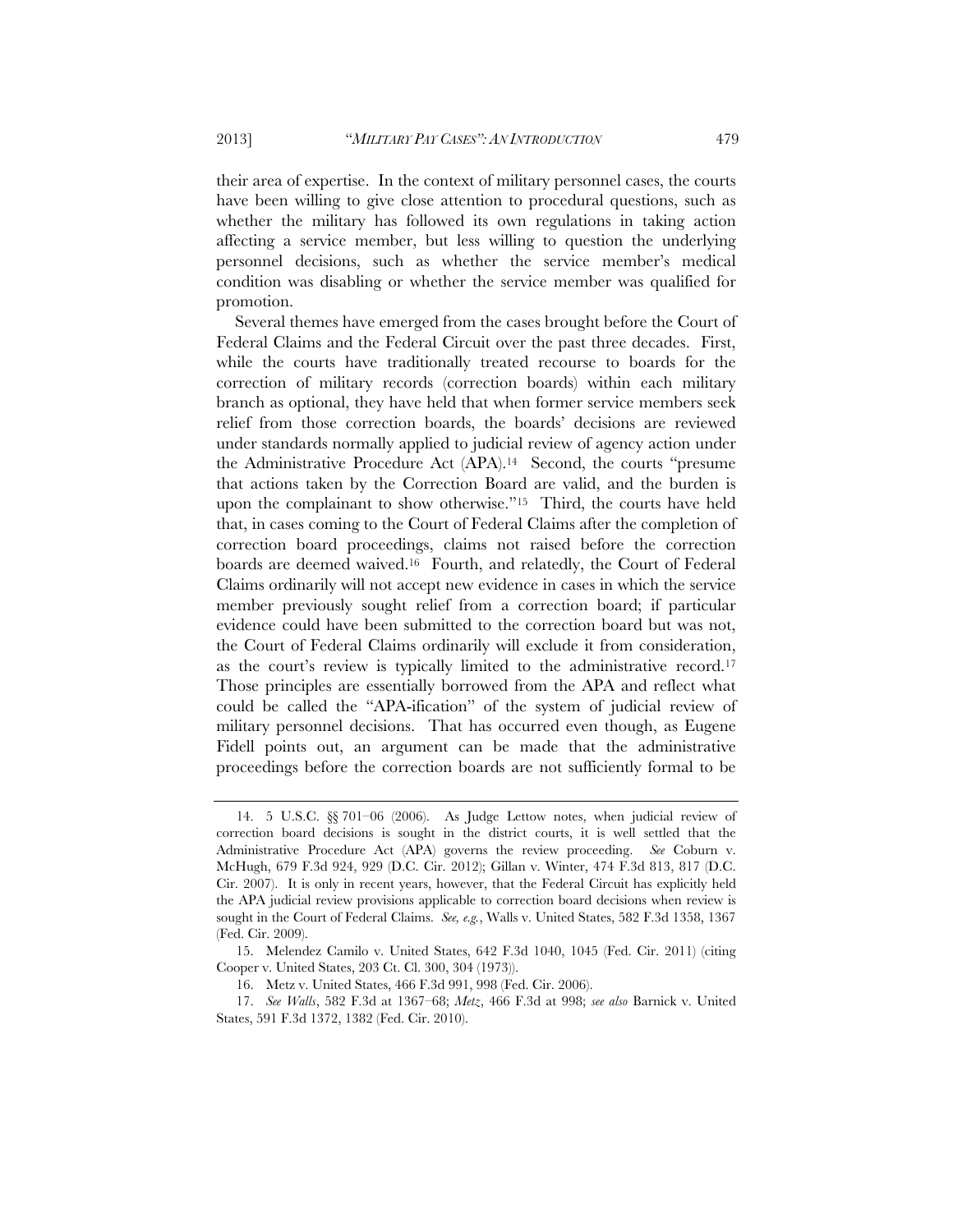entitled to the deference the APA reserves for formal agency adjudications.

The combined effect of these trends is that the courts have increasingly deferred to military administrative bodies in military personnel cases, at least with respect to substantive decisionmaking responsibility. That is particularly true for military decisions regarding promotion, which have been viewed as uniquely committed to the discretion of the military branches (and to the President).18 While courts will still sometimes reverse the military's substantive personnel decisions, those cases are rare in the modern era.19 The courts have increasingly viewed their responsibility as ensuring military administrative bodies follow procedures prescribed by statute and the military's own regulations, rather than delving deeply into the merits of underlying decisions. As the Federal Circuit put it in *Adkins v. United States*,20 "although the *merits* of a decision committed wholly to the discretion of the military are not subject to judicial review, a challenge to the particular *procedure* followed in rendering a military decision may present a justiciable controversy."21 Moreover, although the correction board remedy is still held to be optional, $22$  the correction boards have assumed an increasingly central role in the decisionmaking process, rather than simply being an informal alternative mechanism for obtaining administrative relief from military personnel decisions. Whether exhaustion of administrative remedies before a correction board is ultimately made a prerequisite to any review in the Court of Federal Claims (by statute, by regulatory change, or by judicial decision) remains to be seen.23

22. Martinez v. United States, 333 F.3d 1295, 1306 (Fed. Cir. 2003) (en banc).

 <sup>18.</sup> Lewis v. United States, 458 F.3d 1372, 1377 (Fed. Cir. 2006); Dysart v. United States, 369 F.3d 1303, 1317 (Fed. Cir. 2004).

 <sup>19.</sup> In connection with appointments to military positions, the Federal Circuit has described the availability of judicial relief as limited to cases in which "an individual has a 'clear cut legal entitlement' to a position, but subordinate officials in the government misinterpret the Constitution, statutes, or regulations, and improperly decline to recommend that individual for nomination or appointment." *Lewis*, 458 F.3d at 1377 (quoting Smith v. Sec'y of the Army, 384 F.3d 1288, 1294–95 (Fed. Cir. 2004)). With respect to decisions such as discharge decisions, the courts have employed the arbitrary and capricious standard to decisions by the military branches; consequently, such claims are rarely successful, but success is not unknown. *See, e.g.*, Doe v. United States, 132 F.3d 1430, 1434 (Fed. Cir. 1997).

 <sup>20. 68</sup> F.3d 1317 (Fed. Cir. 1995).

 <sup>21.</sup> *Id.* at 1323; *see also Lewis*, 458 F.3d at 1377.

 <sup>23.</sup> As Judge Lettow points out, the putatively optional nature of correction board proceedings may be illusory in certain situations. First, as noted, the Federal Circuit's decision in *Metz* effectively requires exhaustion of remedies when the claimant first seeks relief before the correction board. Metz v. United States, 466 F.3d 991, 998 (Fed. Cir. 2006). In addition, in disability retirement pay cases, the rule that claims do not accrue until